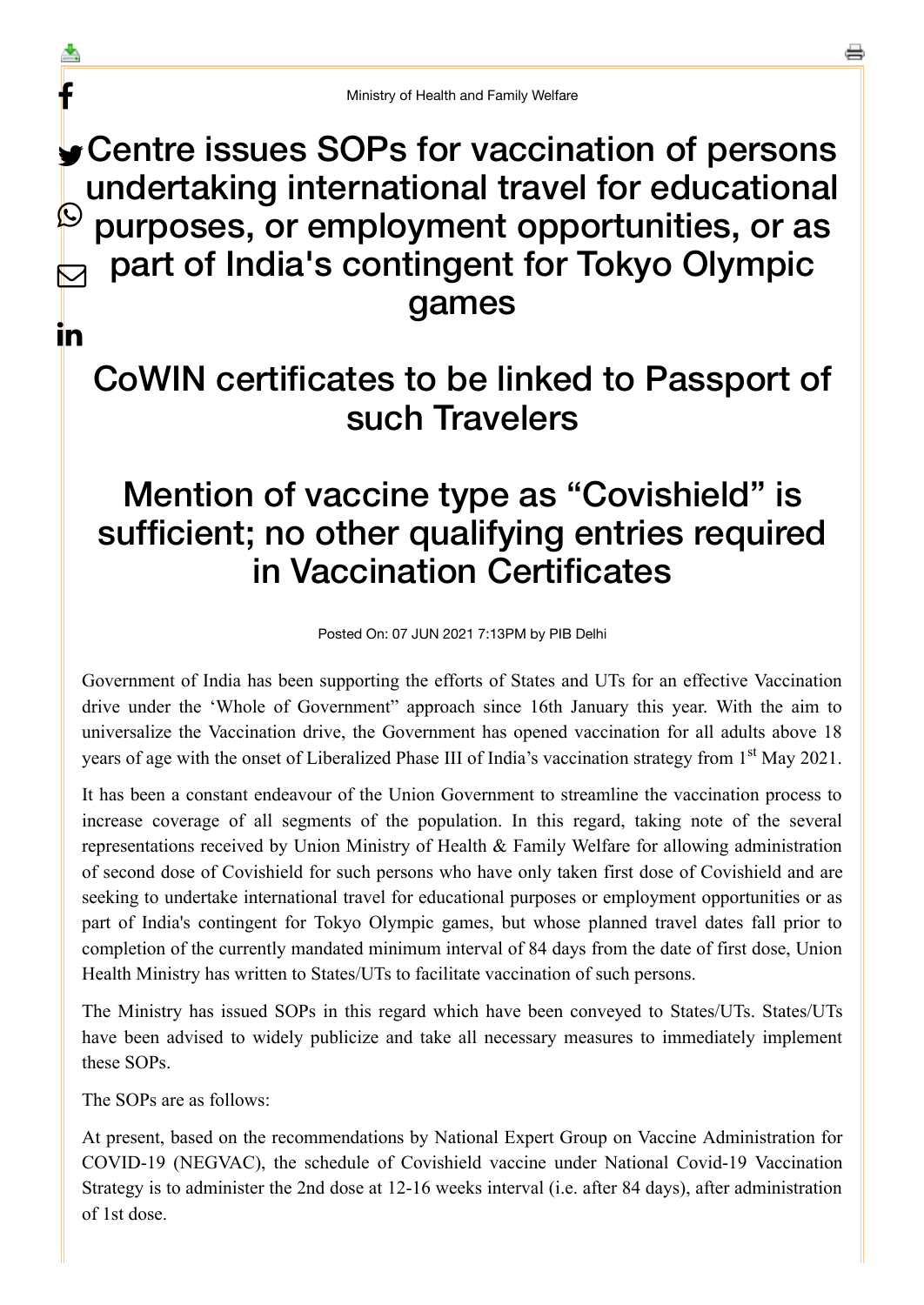With the receipt of several representations for allowing administration of dose of Covishield for such **persons who have only taken first dose of Covishield and are seeking to undertake international travel<br>for educational nuroses or employment opportunities or for participation in India's Continuent for** for educational purposes or employment opportunities or for participation in India's Contingent for Tokyo Olympic games, but whose planned travel dates fall prior to completion of the currently mandated minimum interval of 84 days from the date of first dose, the issue was discussed in Empowered Group 5 (EG-5) and appropriate recommendations have been received in this context.

With a view to providing full coverage of vaccination and facilitating international travel for such genuine reasons, the following procedure shall be followed for administration of second dose of Covishield vaccine for such beneficiaries.

This special dispensation will be available to  $-$ 

<u>in</u>

- a. Students who have to undertake foreign travel for the purposes of education.
- b. Persons who have to take up jobs in foreign countries
- c. Athletes, Sportspersons and accompanying staff of Indian contingent attending International Olympic Games be held in Tokyo

States/UT governments shall designate a competent authority in each district for according permission for such administration of second dose of Covishield.

The competent authority shall check the following before according a permission for administration of second dose before the period of 84 days after date of first dose —

- a. Whether a period of 28 days has elapsed after the date of first dose.
- b. Genuineness of the purpose of travel based on documents related to
	- i. Admission Offers or associated formal communications for the of education.
	- ii. Whether a person is already studying a foreign educational institution and has to return to that institution for continuing their education.
	- iii. Interview calls for a job or offer letters for taking up employment.
	- iv. Nomination to participate in the Tokyo Olympic games.
- c. It is advised that vaccination may be availed in cases through Passport which is one of the permissible ID documents as per the current guidelines so that the passport number is printed in the Certificate. If Passport was not used at the time of administration of first dose, the details of the photo ID Card used for vaccination will printed in the vaccination certificate and mention of the Passport in the vaccination certificate is not to be insisted upon. Wherever necessary, the competent authority may issue another certificate linking the vaccination certificate with the passport number of the beneficiary.
- d. This facility shall be available to those who need to undertake international travel for these specified purposes in the period up to 31st August, 2021.
- e. All technical protocols as prescribed in the Guidelines of the Ministry regarding COVID Vaccination Centres and AEFI management etc. shall have be followed.

It is clarified that Covishield, produced by the Serum Institute of India and approved by the DCGI is one of the vaccines by the WHO for use as on 3rd June 2021. The relevant entry is at serial number 4 of the WHO EUL is available at: [https://extranet.who.int/pqweb/sites/default/files/documents/Status%20of%20COVID-](https://extranet.who.int/pqweb/sites/default/files/documents/Status%20of%20COVID-19%20Vaccines%20within%20WHO%20EUL-PQ%20evaluation%20process%20-%203%20June%202021.pdf)19%20Vaccines%20within%20WHO%20EUL-PQ%20evaluation%20process%20- %203%20June%202021.pdf

Mention of vaccine type as "Covishield" is sufficient and no other qualifying entries are required in the vaccination certificates.